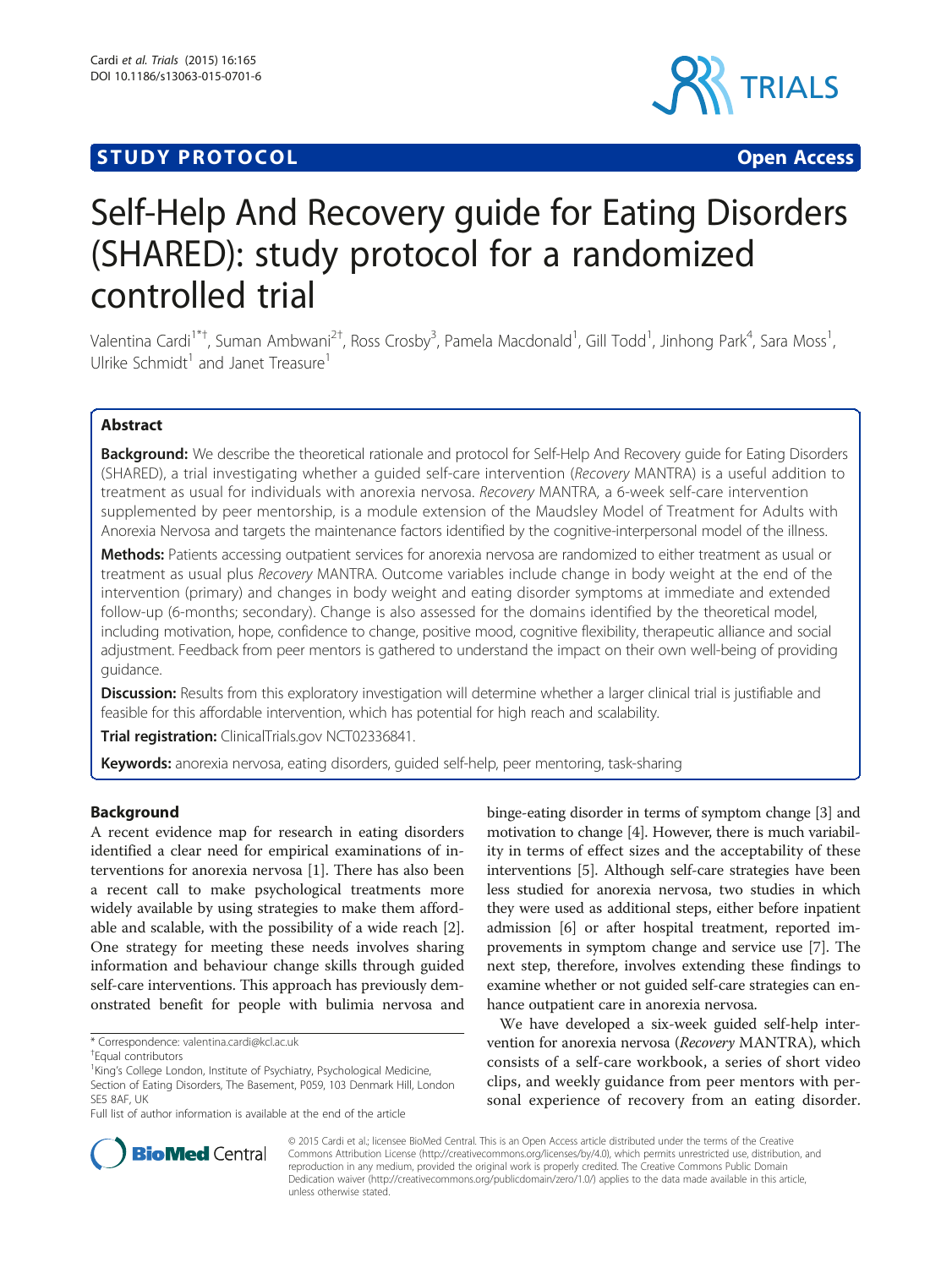Recovery MANTRA is a guided self-care module extension of the Maudsley Model of Treatment for Adults with Anorexia Nervosa (MANTRA), which integrates principles from several related theoretical approaches. These theoretically derived principles are translated into specific behavioural change strategies, such as psychoeducation, specific prompts for instruction and practice and explicit tools for encouragement [\[8](#page-9-0)], which participants can use to counteract unhelpful automatic attitudes and behaviours associated with their eating disorder. Preliminary data on the effectiveness of MANTRA (compared with specialized supportive psychotherapy) show that the intervention is rated favourably by participants and associated with a trend for greater benefit (that is, weight gain) in underweight participants (Schmidt et al., unpublished date).

#### Theoretical underpinnings for Recovery MANTRA

According to the cognitive-interpersonal model of eating disorders [[9,10\]](#page-9-0), abnormal eating behaviours in anorexia nervosa are maintained through four factors: (a) positive beliefs about the utility of the illness; (b) a rigid, detailfocused thinking style; (c) avoidance of the experience and expression of emotion; and (d) problematic interpersonal relationships [\[10](#page-9-0)]. These elements are thought to develop into habits through a process of neuroadaptation to the illness [\[11,12](#page-9-0)]. The Recovery MANTRA manual offers a shorter and more focused version of the workbook originally developed for the Maudsley Model of Treatment of Adult Anorexia Nervosa (MANTRA) [[13,14\]](#page-9-0). The Recovery MANTRA programme consists of four different intervention modules that target difficulties associated with cognitive processing, emotional functioning, interpersonal style, and poor nutrition. The overall content is aimed at reversing eating disorder habits by making non-eating disorder behaviour more automatic through processes that increase awareness, planning and behavioural experiments [[15-17\]](#page-9-0) delivered through a motivational interviewing framework. Moreover, intervention materials are available for delivery in 'real time' (as and when desired) through mobile-optimized materials [[18\]](#page-9-0), which might enhance the generalizability of learning across new contexts.

It has been suggested that a successful method of enhancing access and availability of psychological interventions is to implement 'task-shifting' or 'task-sharing' strategies [[2](#page-8-0)]. These involve training nonspecialist individuals (such as peers or non-mental health professionals) to deliver psychological interventions [\[19\]](#page-9-0). We have successfully implemented this approach in the treatment of anorexia nervosa by having people with caregiving experience share their skills with other families [\[20,21](#page-9-0)]. The positive results from this approach support the use of peer-based guidance or mentorship as part of a self-care intervention for anorexia nervosa. This strategy is consistent with the philosophy of

the recovery approach, which has been embraced as national mental health policy in England [\[22\]](#page-9-0) and Scotland [[23](#page-9-0)]. According to this approach, peer support is one of the five main processes of recovery, alongside hope or optimism about the future and confidence to change, development of identity, having a sense of meaning in life, and experiencing empowerment [[24](#page-9-0)]. Connecting with others with similar problems, sharing skills and choosing recovery goals are key processes within this approach [[25](#page-9-0)]. The use of peer support is also advocated by self-determination theory, which posits that autonomy, self-competence and relatedness to others are the bases that drive internal motivation and growth [\[26](#page-9-0)]. Research in eating disorders has linked perceived autonomy support from parents, staff and treatment peers to higher motivation to change [[27](#page-9-0),[28](#page-9-0)] and greater self-compassion [\[27](#page-9-0)], whereas low selfefficacy impairs treatment outcomes [\[29\]](#page-9-0). Relatedness is also gravely compromised in anorexia nervosa, with loneliness [[30\]](#page-9-0) and poor social relationships [[31\]](#page-9-0) serving as causal and maintaining factors [\[31\]](#page-9-0). Thus, the use of peer mentors is not only linked with increased access and availability of interventions, but also offers a theoretically grounded approach for helping individuals with anorexia nervosa.

Recovery MANTRA integrates two novel strategies to provide peer support to individuals with anorexia nervosa. The first strategy involves offering a library of recorded personal recovery narratives (derived from interviews with formerly ill individuals) that describe successful change steps and the nonlinear process of recovery. A feasibility and acceptability study of an early prototype of the guided self-help intervention in a community sample of participants with anorexia nervosa was promising; participants exhibited weight increases and symptom improvement subsequent to the intervention [[32\]](#page-9-0). Previous test trials have demonstrated that watching similar video podcasts ('vodcasts') to support eating or improve positive mood lead to increases in test meal consumption and reductions in anxiety and negative thoughts [[33,34\]](#page-9-0). Feedback from participants, carers, and professionals has led to improvements in these materials [\[18](#page-9-0)].

The second strategy to provide peer support in Recovery MANTRA involves weekly text-based guidance from peer mentors with personal experience of eating disorders. These online guidance sessions are designed to enhance motivation and complement the participant's use of a self-care workbook. Preliminary evidence regarding the use of peer mentors for psychological interventions is encouraging. For instance, a Cochrane systematic review examining evidence of the effectiveness of consumer providers of care concluded that these providers were as effective as statutory mental health services [[35](#page-9-0)]. Moreover, the use of peer mentors as support for people with eating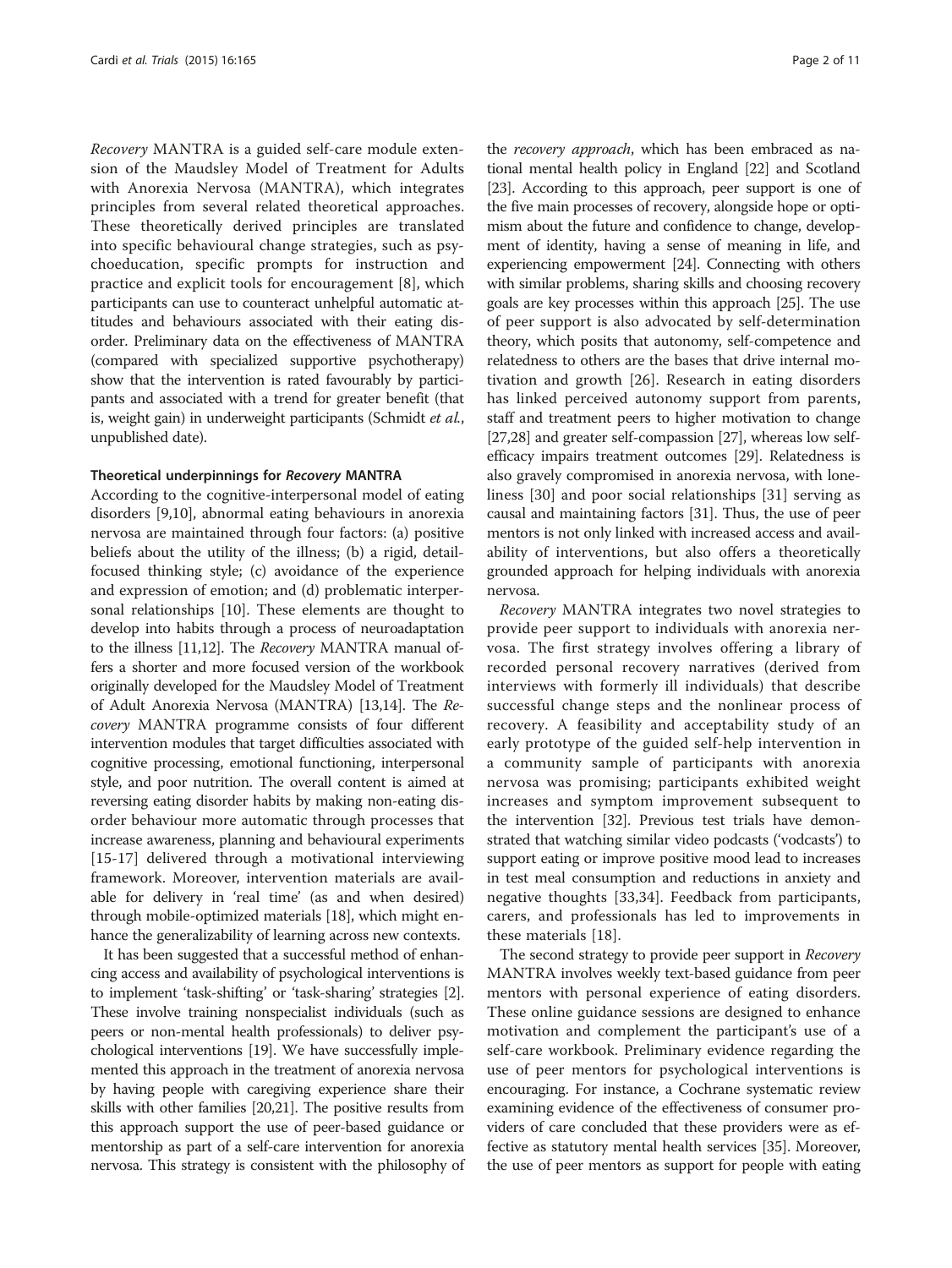<span id="page-2-0"></span>disorders has been found to improve these people's quality of life and increase adherence with services [[36](#page-9-0)]. However, the quality of the guidance has been found to be an important factor in shared information approaches [[5](#page-9-0)] and thus rigorous, standardized training and supervision of peer mentors is an integral component of delivering an efficacious intervention. Indeed, research suggests that training of nonspecialized professionals is an important factor in enhancing feasibility of task-sharing interventions [[37](#page-9-0)]. We have previously had success in training people with experience of eating disorders (mainly as caregivers) to provide a form of motivational interview-based support to other families [\[38](#page-9-0)] and will therefore follow the same strategy for training peer mentors in Recovery MANTRA.

The objectives of the aforementioned strategies for peer mentorship are to inspire, illustrate and model change for individuals with anorexia nervosa. These strategies focus Recovery MANTRA intervention efforts on modifiable processes, such as motivation and confidence to change, adherence to treatment, social adjustment, and mood early in treatment, and may therefore enhance treatment outcomes as compared with treatment as usual. Figure 1 outlines how the elements of the Recovery MANTRA intervention will target the hypothesized moderators and mediators of change within our model.

# Recovery MANTRA: study aims and research questions

The aims of the current study are threefold: (1) to assess the impact of adjunct Recovery MANTRA on body mass index (BMI) and eating disorder symptoms for adults in the early stages of outpatient treatment for anorexia nervosa; (2) to assess the impact of Recovery MANTRA on theorized mechanisms of change (and thereby evaluate mediators and moderators of BMI and eating disorder symptom outcomes), and (3) to assess the acceptability, feasibility, and treatment fidelity for the intervention and the impact of providing guidance on peer mentors' own BMI and eating disorder symptoms. Specifically, the primary, secondary, tertiary, and exploratory research questions are outlined as follows.

# Primary

Is Recovery MANTRA associated with higher BMI at the end of the 6-week intervention relative to treatment as usual alone?

# **Secondary**

Is Recovery MANTRA associated with higher BMI at 6-month follow-up and with lower eating disorder symptoms at 6-weeks, and 6-month follow-up compared with treatment as usual alone?

# **Tertiary**

Do the domains identified by the underlying cognitiveinterpersonal theoretical model (including motivation, hope, and confidence to change, anxiety, stress, and depression, perceived therapeutic alliance, work and social adjustment, social support, and increased cognitive

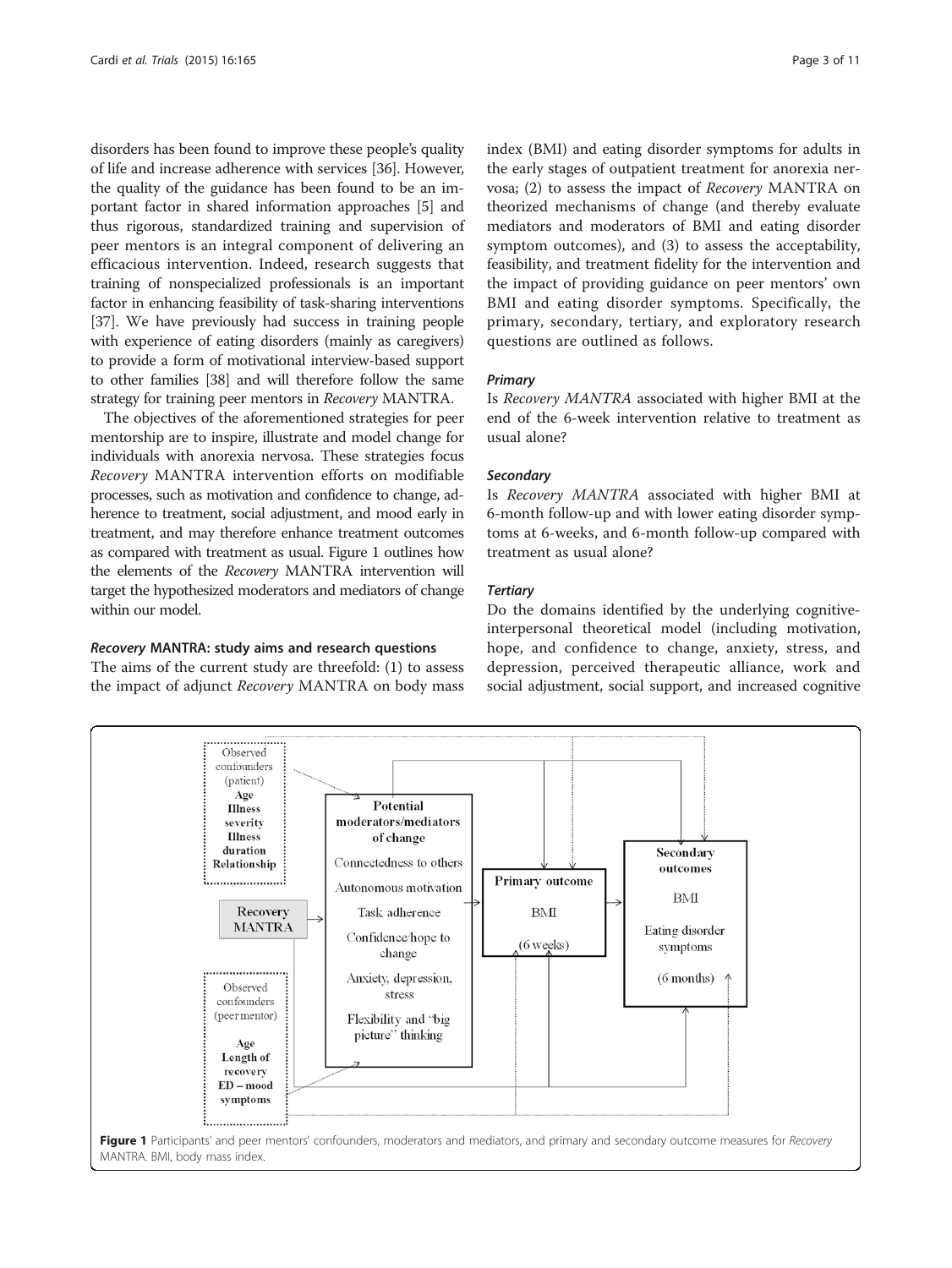<span id="page-3-0"></span>flexibility) moderate or mediate changes in primary and secondary outcomes? Does the trajectory of daily process measures and weekly eating disorder symptoms measures predict outcomes (BMI and eating disorder symptoms) at 6-month follow-up?

# Exploratory

- 1. To what extent are peer mentors able to adhere to the intervention guidelines and provide guidance or support in a theoretically supported, consistent manner? Further, what is the impact of guidance delivery on eating disorder symptoms and mood among the peer mentors?
- 2. How do participants and peer mentors rate the acceptability and utility of the intervention?
- 3. Do ratings of treatment adherence or fidelity and acceptability predict outcomes at 6-month follow-up?

# Methods

# Trial design

This is a multicentre, two-arm randomized controlled study (SHARED) exploring the efficacy of adding a guided self-help intervention (Recovery MANTRA) to treatment as usual for anorexia nervosa. The study received ethical approval from a National Research Ethics Service Committee (London Brent, approval number 14/LO/1347) and approvals from the research and development departments at South London and Maudsley NHS Foundation Trust, Barnet Enfield & Haringey NHS Mental Health Trust,

Table 1 Schedule of assessments in Recovery MANTRA

Coventry and Warwickshire Partnership NHS Trust, Surrey and Borders Partnership NHS Foundation Trust, Worcestershire Health and Care NHS Trust, Cambridgeshire and Peterborough NHS Foundation Trust, Cumbria Partnership NHS Foundation Trust, Dorset HealthCare University NHS Foundation Trust, Leicestershire Partnership NHS Trust, Lincolnshire Partnership NHS Foundation Trust, South Essex Partnership University NHS Foundation Trust, Nottinghamshire Healthcare NHS Trust, Sussex Partnership NHS Foundation Trust and Kent and Medway NHS Trust. Recruitment will not begin at any individual centre until all approvals have been obtained.

After providing informed consent, participants are randomly assigned to either (1) Recovery MANTRA in addition to treatment as usual (Recovery MANTRA condition) or (2) treatment as usual alone (control condition). Participants are recruited from over 25 different specialist adult outpatient eating disorder services in the UK. Data are collected at baseline, during the intervention, after 6 weeks (that is, at the end of the intervention for those in the Recovery MANTRA condition), and at 6-month followup (Table 1). At the end of the study, individuals who had been randomized to the treatment as usual only control condition will be offered the Recovery MANTRA intervention materials (that is, vodcasts and workbook).

# Randomization

Participants will be randomized by an independent researcher using stratified randomization by centre and

| Assessment                                                               | Eligibility<br>screening | <b>Baseline</b> | Daily, for<br>6 weeks | Weekly, for<br>6 weeks | End of 6 weeks | 6-month<br>follow-up |
|--------------------------------------------------------------------------|--------------------------|-----------------|-----------------------|------------------------|----------------|----------------------|
| Participant's information, informed consent, screening                   | X                        |                 |                       |                        |                |                      |
| Clinical and demographic information                                     |                          | X               |                       |                        |                |                      |
| Body mass index                                                          |                          | Χ               |                       | X                      | X              | X                    |
| Eating Disorder Examination Questionnaire                                |                          | X               |                       |                        | X              | X                    |
| Depression Anxiety Stress Scale                                          |                          | X               |                       |                        | X              | X                    |
| Work and Social Adjustment Scale                                         |                          | X               |                       |                        | X              | X                    |
| The Autonomous and Controlled Motivations for Treatment<br>Questionnaire |                          | Χ               |                       |                        | X              |                      |
| Eating Disorder Examination Questionnaire - Short                        |                          |                 |                       | X                      |                |                      |
| Daily assessments                                                        |                          |                 | X                     |                        |                |                      |
| Client Service Receipt Inventory                                         |                          |                 |                       |                        |                | X                    |
| Visual analogue scale: confidence and motivation to<br>change            |                          | Χ               |                       |                        | Χ              |                      |
| Cognitive flexibility                                                    |                          | X               |                       |                        | X              |                      |
| Patient alliance with therapist                                          |                          | X               |                       |                        | X              |                      |
| Patient alliance with peer mentor                                        |                          |                 |                       | Χ                      |                |                      |

Daily assessments employ visual analogue scales and follow the day reconstruction method to measure daily mood, motivation, confidence, treatment adherence and connectedness.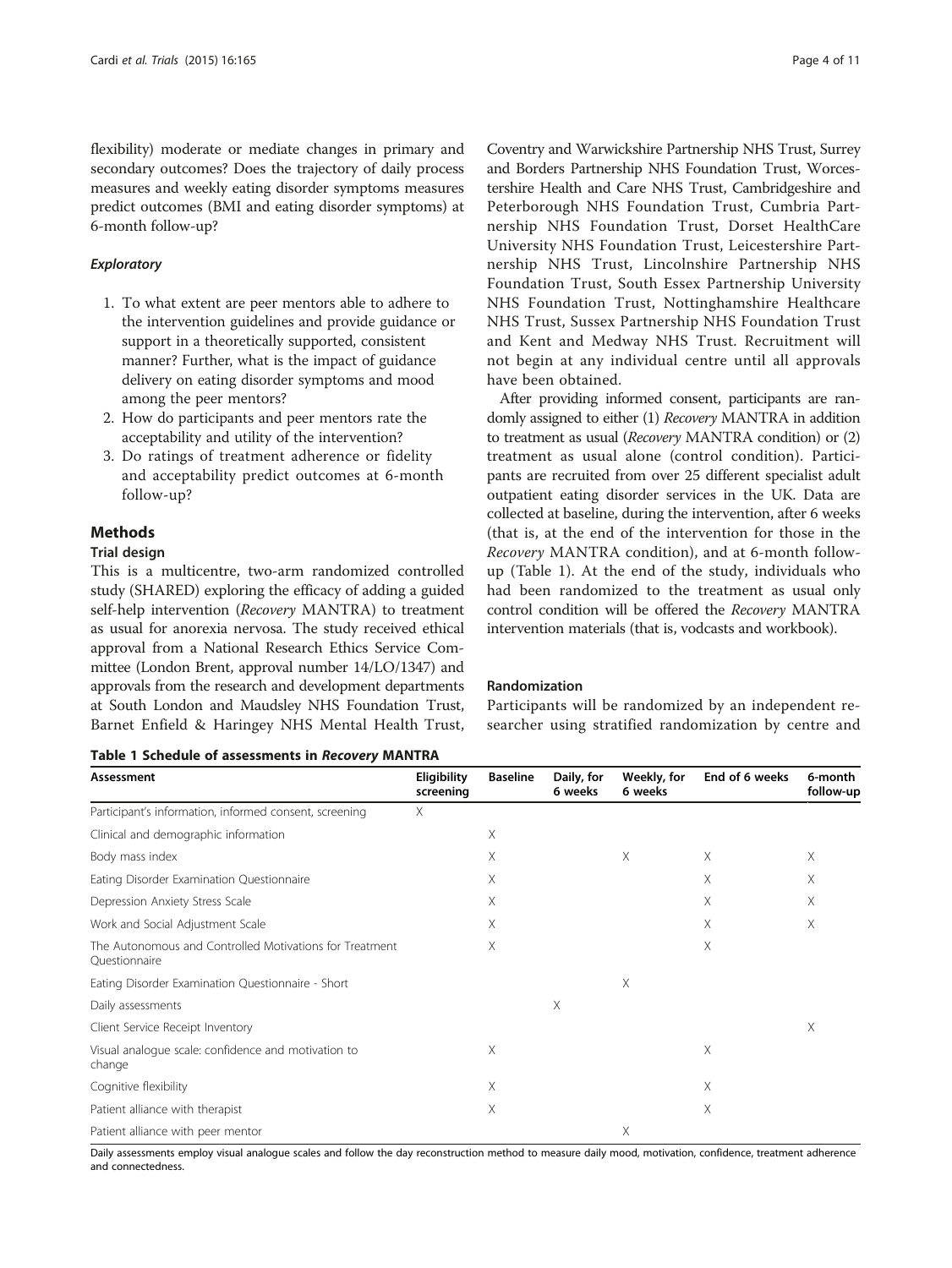illness severity (severe illness will be defined as BMI <16 kg/ m<sup>2</sup>). Once the database has returned a participant's group allocation, no changes can be made.

# Participants

Patients aged 16 or over who are referred to one of the participating specialist adult outpatient eating disorder clinics with a primary DSM-5 diagnosis of anorexia nervosa or other specified feeding or eating disorder with a BMI of 18.5 kg/m<sup>2</sup> or below are offered an opportunity to participate in the research. 'Other specified feeding or eating disorder' will be defined as having features of anorexia nervosa but missing at least two of the four diagnostic criteria. Patients with insufficient knowledge of English, or with severe mental or physical illness needing treatment in its own right (for example, psychosis or diabetes mellitus) will be excluded. The participants will be reimbursed for their time at the completion of all assessments.

#### Sample size

Previous research suggests that the effect size for increases in BMI subsequent to a guided self-help intervention is 0.29 [[6\]](#page-9-0). To detect the same level of change in our primary outcome variable (BMI) using a paired-samples t test ( $\alpha$  = 0.05,  $\beta$  = 0.20), a minimum of 90 participants would be required per study arm. However, owing to limited resources and because this is a feasibility study, we expect to recruit 75 participants per arm (resulting in total  $N =$ 150). This would enable us to detect an effect size of 0.33 or larger ( $\alpha$  = 0.05,  $\beta$  = 0.20).

# Recruitment

After initial assessment by the clinical team, patients will be informed about the study by the local principal investigator or clinical support officer at the study sites. All participants will be clearly informed of the voluntary nature of the study.

# Treatment arms

#### Treatment as usual

The group allocated to this condition will receive treatment as usual at the participating site and will also be asked to complete assessments on the Ieso Digital Health platform. Assessments and a minimal level of feedback will occur following the same schedule as for the *Recovery* MANTRA condition (see Table [1](#page-3-0)). Treatment as usual will vary between centres (for example group psychoeducation versus individual psychotherapy or versus nutritional support and medical monitoring). These differences will be assessed and taken into account when analyzing and interpreting findings.

#### Guided self-help (Recovery MANTRA)

Participants allocated to the Recovery MANTRA condition will receive self-help materials and weekly guidance from a peer mentor to supplement their treatment as usual. The self-help materials include a collection of short video clips ('vodcasts') that describe various strategies for behaviour change, anxiety management techniques, and recovery narratives generated by individuals with personal experience of eating disorders. The vodcasts are accompanied by (and signposted in) a self-care workbook. The workbook provides supplemental information and offers the rationale for the behaviour change steps proposed. The intervention materials were developed with the aim of increasing confidence to change, internalized motivation, connectedness to others and hope. In addition, the participants will be offered individualized support via online text chat (using a secure platform) through peer mentors for a maximum of one hour each week over 6 weeks. The peer mentor will contact the participants to introduce the materials and to provide information about the parameters of support (see Table [2](#page-5-0) for programme of guidance).

The workbook is organized into six sections: introduction to the intervention; separate modules detailing cognitive, emotional, social or interpersonal, and nutritional factors; and a summary section for future planning and integration of content. Each section follows a similar format and includes 'awareness, planning and try it' (APT) sections. Awareness includes psychoeducation and reflective exercises. Precise planning includes implementation of intention strategies for specific, foreseeable obstacles, in order to keep the overall goal of change in mind (in the form of 'if… then' statements) and using daily living prompts as hooks for new habits. Try it exercises include small behavioural experiments that encourage patients to take small, manageable risks in challenging thoughts, behaviours, and patterns related to eating disorders as they work toward recovery. The workbook is therefore customizable to meet individual needs; the chapters are allocated one to a week but may be utilized in whichever order participants see fit (except for the introductory and concluding chapters), based on level of confidence and sense of priority. The introduction section includes exercises focused on evaluating and increasing readiness to recover and identifying priorities and reasons for change, followed by APT goals setting. The summary section includes exercises for reflecting on the skills learned in the previous sections, the progress that has been made and re-evaluating the reasons for and one's confidence to change. Each of the cognitive, emotional, social and nutritional modules target the difficulties a patient might experience in the respective area through various engaging exercises (for example, *cognitive module*: practising comprehensive, flexible thinking; emotional module: attending to positive emotions and building self-compassion; social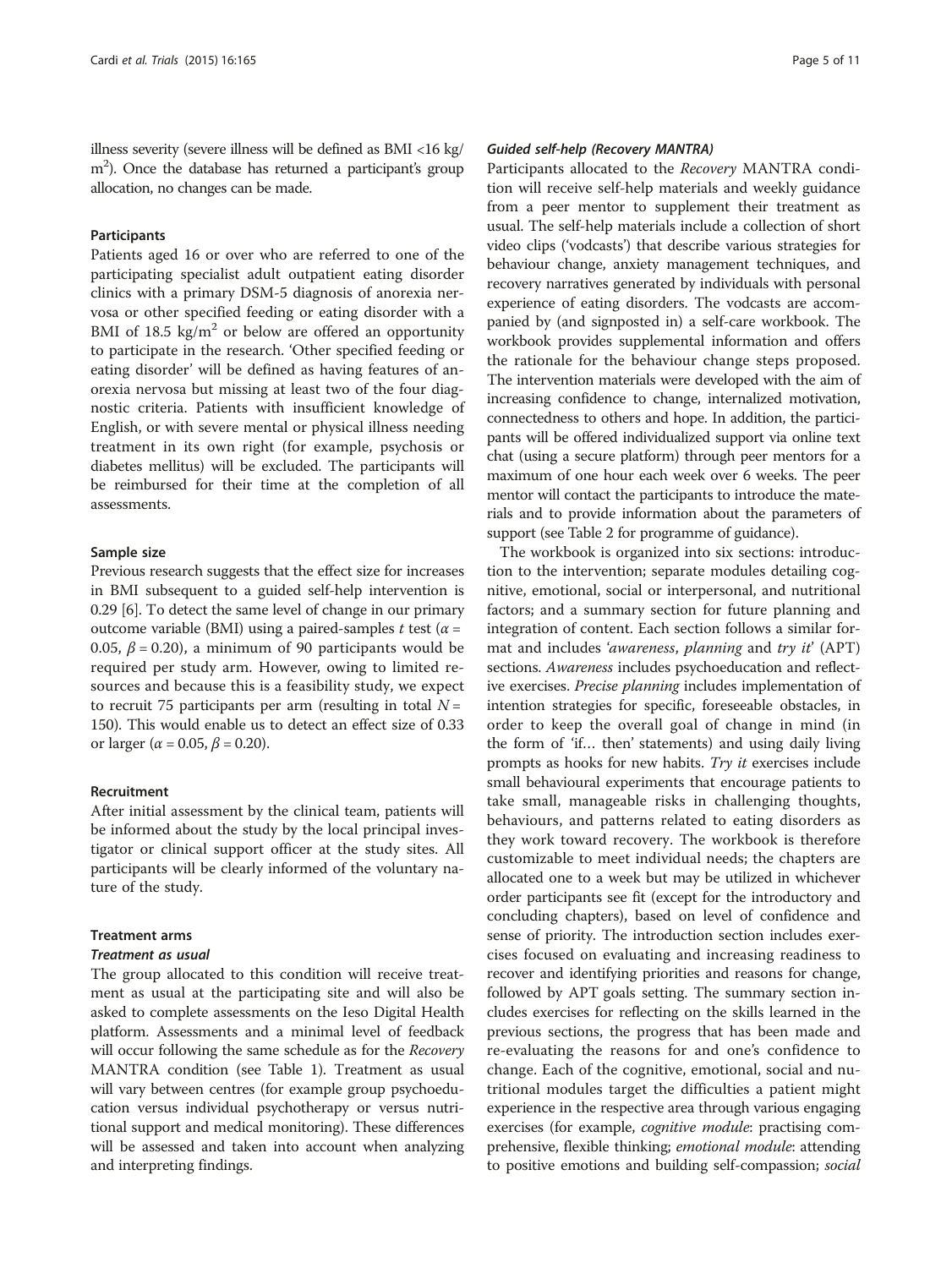# <span id="page-5-0"></span>Table 2 Programme of guidance for participants from peer mentors

| Session 1: Orientation, motivation and        | Aim: introduce intervention and increase perceived value of making changes.                                                                                                                                                                                                                                                                                    |  |  |  |  |
|-----------------------------------------------|----------------------------------------------------------------------------------------------------------------------------------------------------------------------------------------------------------------------------------------------------------------------------------------------------------------------------------------------------------------|--|--|--|--|
| preparation                                   | Elicit participant view and increase motivation by reinforcing change talk. Instruction on use of leso<br>Digital Health platform, vodcasts, APT strategies (that is, reflection tasks, implementation intentions,<br>behavioural experiments). Review individual priorities to determine the order for proceeding through<br>the four core workbook chapters. |  |  |  |  |
| Session 2: Cognitive strengths and challenges | Aim: increase flexibility, spontaneity and bigger picture thinking by following APT structure.                                                                                                                                                                                                                                                                 |  |  |  |  |
| Session 3: Social strengths and challenges    | Aim: support making changes in social context and identifying family relationships and healing<br>ruptures.                                                                                                                                                                                                                                                    |  |  |  |  |
|                                               | Follow APT process to enlist social support through friends, family, and work colleagues.                                                                                                                                                                                                                                                                      |  |  |  |  |
| Session 4: Nutrition                          | Aim: review strategies for reducing avoidance behaviours (such as restriction, vomiting, or exercise).                                                                                                                                                                                                                                                         |  |  |  |  |
|                                               | Follow APT with planning and anticipating obstacles, such as stress or abdominal discomfort.                                                                                                                                                                                                                                                                   |  |  |  |  |
| Session 5: Emotional strengths and challenges | Aim: review strategies for increased emotional expression toward others (for example, through writing,<br>openness), reducing maladaptive emotional regulation, enhancing self-compassion and nurturance.                                                                                                                                                      |  |  |  |  |
| Session 6: Consolidation and re-setting goals | Aim: exchange of 'goodbye letters'.                                                                                                                                                                                                                                                                                                                            |  |  |  |  |
|                                               | Offer a summary of progress and suggestions for further goals. Develop a set of personal resources<br>(for example, vodcasts, written materials) to maintain change over time.                                                                                                                                                                                 |  |  |  |  |

APT, 'awareness, planning, try it'.

and interpersonal module: strengthening relationships; nutritional module: confronting avoidance and managing cravings and purgative impulses; see Table 2).

A total of 60 vodcasts are downloadable from a secure website (Ieso Digital Health;<http://www.iesohealth.com/>) and participants are encouraged to save these locally on internet-capable mobile devices, such as iPods, iPhones, or Android phones. Consistent with the organization of the accompanying workbook, vodcasts are organized into six categories (that is, one set of vodcasts for each workbook section), and each vodcast lasts approximately 90 to 180 seconds. The 'recovery narrative' vodcasts were recorded via semistructured interviews conducted with recovered patients as they described what was helpful for their recovery, what they wished they had known at the time of their illness, and their descriptions of the nature of their recovery experiences. Nondistracting, soothing animations were added to complement the recovery narratives. Finally, each vodcast ends with a brief, written prompt that is directly linked to the content of that vodcast as a way to promote additional reflection, planning and active behaviour change.

In addition to the recovery narratives, the vodcast directory includes 'skills-sharing' vodcasts that are focused on helping patients gain specific skills for changing eating disorder behaviours (for example, managing food cravings, mindful eating, managing distressing emotions, focusing on the bigger picture and flexible thinking, and building self-compassion). Participants are also advised to download their own relaxation, mindfulness, and distraction podcasts in addition to those provided within the collection of vodcasts.

In total, 10 to 15 peer mentors will be trained, to allow for attrition. The purpose of the guidance is not to provide an additional stand-alone intervention, but

rather, to offer support to patients in using the self-help materials effectively and purposefully. Peer mentors are individuals with past experience of eating disorders who have sufficient time for training, supervision and coaching and are trained in professions allied to medicine or equivalent (psychology, counselling) or teaching. Individuals with clinically significant levels of baseline anxiety, depression or eating disorder symptoms are excluded. Comprehensive training for task-sharing interventions involves three important components: participation in an introductory workshop delivered by an expert, reading or review of workbooks or other written materials that detail the intervention, and administration of the intervention under close supervision of treatment experts [[2](#page-8-0)]. Peer mentors will receive all of these training components prior to delivering the Recovery MANTRA intervention.

The curriculum currently used for training and supervision of carer coaches will be adapted for training peer mentors. In particular, the peer mentors will receive three days of training in motivational interviewing, during which they will also become familiarized with the Recovery MANTRA materials and practise using the online textchat delivery system. For the duration of their involvement in the project, the peer mentors will also receive weekly clinical supervision and will undergo regular assessment of their eating disorder symptoms and mood. Copies of the text-chat messages between the peer mentor and the participant will be used for supervision and to assess treatment quality and fidelity.

### Fidelity and adherence to model

Peer mentors will be assigned study participants only after they have demonstrated sufficient competence with training samples (that is, the training samples will have details of patients who will not be used within the study).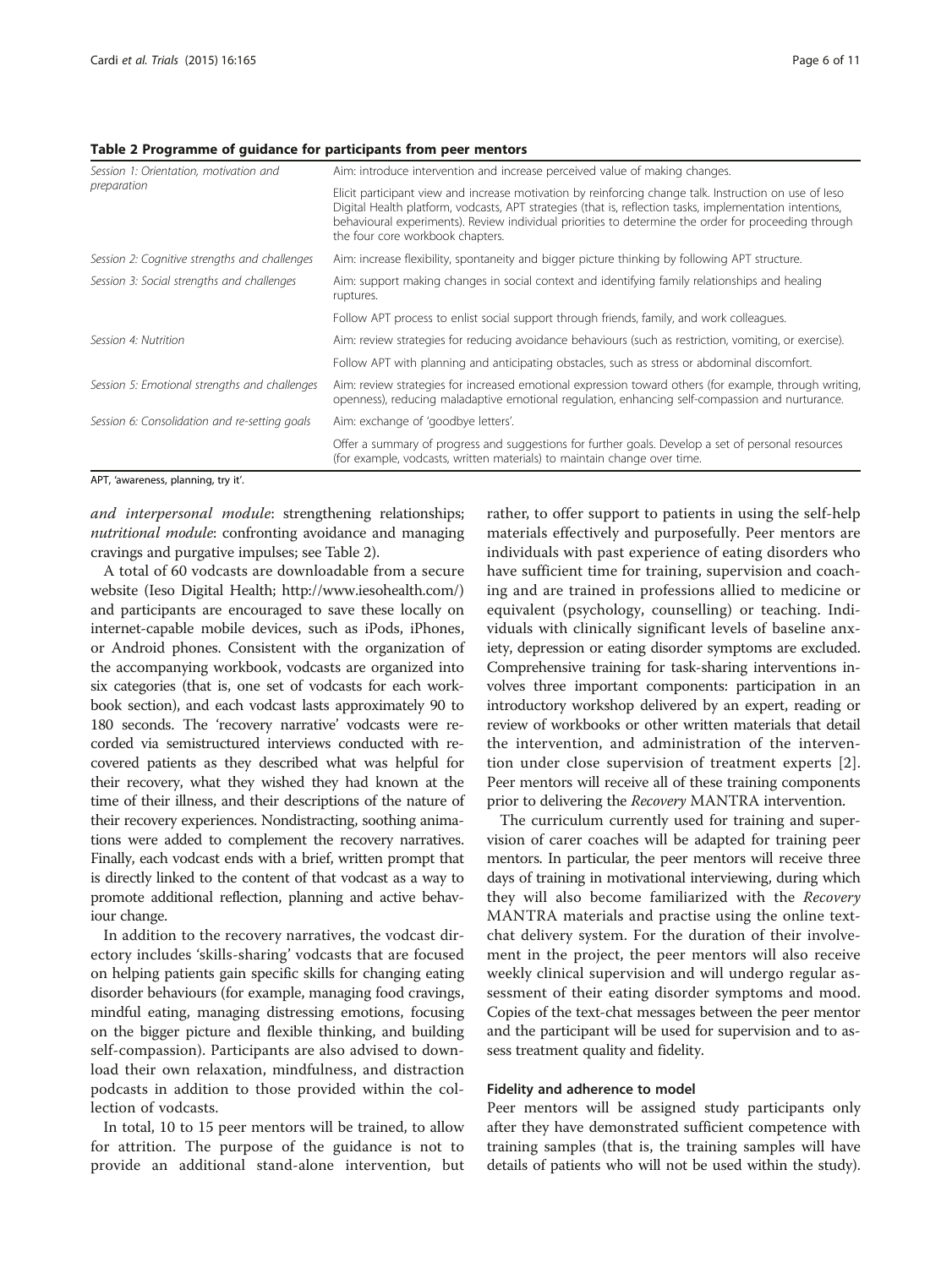Adherence and fidelity to the motivational interviewing model will be monitored by an analysis of a random selection of transcripts (sessions 2 to 5) using the Motivational Interviewing Treatment Integrity rating system, a validated and reliable behavioural coding system used to measure treatment integrity in motivational interviewing [[38\]](#page-9-0). A simplified version of the Revised Cognitive Therapy Scale [[39](#page-9-0)] will be adapted specifically for this intervention to address the more goal-driven aspects of the programme.

# Patient assessments

The assessments will be conducted at different time points (that is, baseline, daily, 6-weeks, and 6-month follow-up; see Table [1](#page-3-0) for the assessment schedule). Patients will complete the self-report measures on the Ieso Digital Health website ([http://www.iesohealth.com/\)](http://www.iesohealth.com/).

The following self-report measures will be used in the assessment:

- 1. Demographic questionnaire: created by the study authors.
- 2. Eating Disorder Examination Questionnaire (EDE-Q; [[40](#page-9-0)]): 36-item self-report measure to assess eating disorder symptoms. The EDE-Q has high internal consistency [\[41](#page-9-0)] and moderate to high concurrent and criterion validity [[42](#page-9-0)].
- 3. Eating Disorder Examination Questionnaire Short (EDE-QS; Gideon et al., unpublished measure): 12-item self-report measure of eating disorder symptoms derived from the EDE-Q.
- 4. Depression, Anxiety and Stress Scales (DASS-21; [[43\]](#page-9-0)): 21-item self-report measure of depression, anxiety and stress. The scale has been validated and found to possess good reliability with Cronbach's  $\alpha$ to be 0.94 for depression, 0.87 for anxiety and 0.91 for stress [[44](#page-9-0)].
- 5. Work and Social Adjustment Scale [\[45\]](#page-9-0): 5-item, reliable and valid measure of patients' perceptions of impairment in everyday functioning. The internal scale consistency ranged from 0.70 to 0.94 and the testretest correlation was 0.73 in the validation study [\[45](#page-9-0)].
- 6. The Autonomous and Controlled Motivations for Treatment Questionnaire (ACMTQ; [\[46\]](#page-9-0)): 12-item self-report questionnaire adapted from the Treatment Self-Regulation Questionnaire designed to measure aspects of motivation [\[46\]](#page-9-0). Previous research suggests adequate internal consistency in a clinical sample of people with depression (Cronbach's  $\alpha$  was 0.77 for autonomous motivation and controlled motivation scores in the original psychometric study [[46\]](#page-9-0). A principal components analysis with an eating disorder sample reported two distinct factors, accounting for 28.66% and 24.05% of the variance,

respectively, with Cronbach's  $\alpha$  of 0.78 for both subscales [\[47\]](#page-9-0).

- 7. Visual analogue scales: importance and confidence to change: Participants will be asked to rate how important it is for them to change (from 0 for 'not at all important' to 10 for 'extremely important') and how confident they are in their ability to change (from 0 for 'not at all confident' to 10 'extremely confident').
- 8. Cognitive flexibility: 4-item self-report questionnaire created by the study authors to assess the extent to which participants attend to small details versus the 'big picture', that is, their tendencies to stick to rules and engage in rituals versus their spontaneity.
- 9. Perceived alliance with therapist: 5-item self-report questionnaire created by the study authors to assess the extent to which participants feel understood by their therapists, experience confidence in their therapists, believe they are working toward mutually agreed-upon goals with their therapists, trust their therapists, and feel that their therapists offers new ways of looking at their problems.
- 10. Perceived alliance with peer mentor (created by the study authors and to be administered only to the Recovery MANTRA group): two questions will be administered weekly during the 6-week intervention phase to assess comfort (How often do you feel comfortable working with your peer mentor) and alliance (How often do you and your peer mentor agree on what needs to be done to improve your situation).
- 11. Ultra-brief daily surveys (created by the study authors of this manuscript): 9 items measuring treatment motivation, hope, mood, treatment compliance, and feelings of connection to others. Items will be completed at the end of each day during the 6-week intervention period. Day reconstruction method procedures will be employed [[48\]](#page-9-0) to enhance the reliability of end-of-day mood reports [[49\]](#page-9-0).

Patients' weights will be recorded at baseline and weekly for 6 weeks, by clinicians. Patients will also be asked to self-report their BMI at 6-month follow-up (in previous studies, we have found high correlations between clinician and patient ratings; Rhind et al., unpublished observations).

# Peer mentor assessments

Peer mentors will complete a demographic questionnaire upon enrolment and the EDE-QS and DASS-21 at baseline and every 3 months for the duration of their involvement in the project.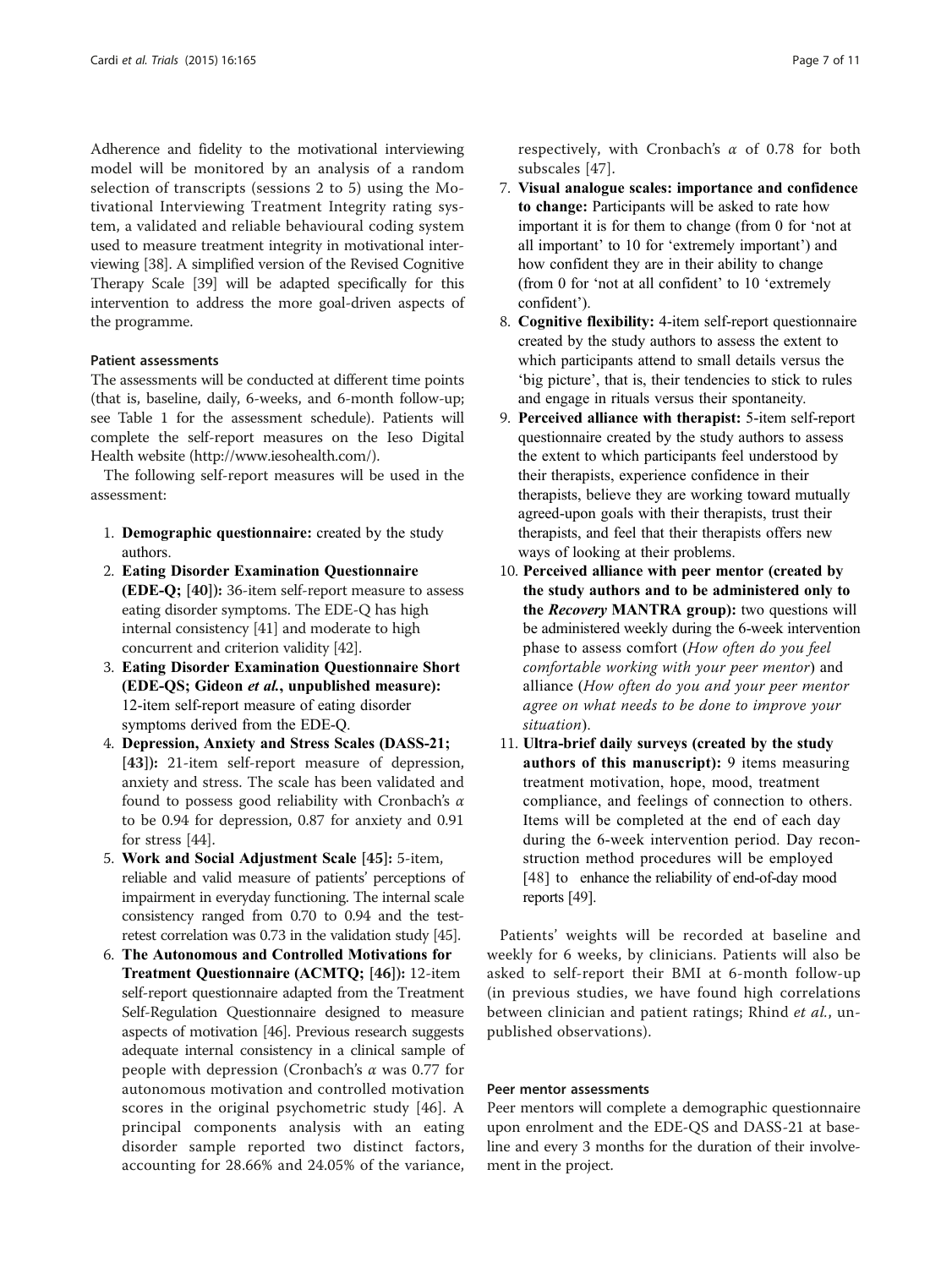#### Treatment as usual assessment

Treatment as usual will vary between centres and this will impact the effect size of the intervention [\[50\]](#page-9-0). We will therefore conduct structured interviews with clinicians at each study site to clarify the nature of treatment as usual at each centre. We will also use an adapted form of the Client Service Receipt Inventory (a well-established tool used in health economics) to track the amount of treatment received over the year. The inventory will be administered at 6-week and 6-month, to measure patients' service usage.

# Outcome assessment

The primary outcome variable is patient BMI at the end of the 6-week intervention (treatment as usual versus Recovery MANTRA). The secondary outcome variables are patient BMI at 6-month and follow-up and eating disorder symptoms (assessed by EDE-Q scores) at 6-week and 6-month follow-up (treatment as usual versus Recovery MANTRA). The hypothesized mediators and moderators of primary and secondary outcomes include mood (DASS-21), perceived work or social adjustment (Work and Social Adjustment Scale), motivation and confidence to change (visual analogue scale and ACMTQ), cognitive flexibility, and perceived alliance with therapist and peer mentor. Moreover, the trajectories of change in eating disorder symptoms (weekly EDE-QS), perceived alliance with peer mentors (assessed weekly), and mood, confidence or motivation, connection to others, hope and adherence or satisfaction with treatment plan (assessed daily via ultra-brief surveys) will predict the primary and secondary outcomes. Exploratory outcomes include the impact of guidance delivery on peer mentors' eating disorder symptoms and mood (assessed via a feedback form) and treatment adherence or fidelity and acceptability (assessed via a feedback form) on secondary outcomes.

# Expected results

#### Quantitative data analysis

This exploratory hypothesis testing study is designed to assess our theorized model of maintenance and change in anorexia nervosa (Figure [1\)](#page-2-0). The time trend in weight and symptoms of anorexia nervosa over 6 months for each person will be estimated using mixed-effects regression models with structured covariance patterns to account for autocorrelation of repeated measures [[51,52\]](#page-9-0). Models will test for linear and curvilinear change over time. The difference between the groups in the rate of change over time will then be examined using group-by-time interaction. Variation within individuals will be modelled as 'Level 1' and will include daily survey data, and variation between individuals (including the intercept and slope) will be modelled as 'Level 2'. All continuous variables will be grand

mean centred and results will be modelled using random intercept and slopes. Separate analyses will regress (1) participants' weight change (baseline to 6-month follow-up) on mood, (2) participants' weight change (baseline to 6-month follow-up) on motivation to change and on confidence to change and (3) treatment condition on repeated assessment of weight.

Moderator and mediator analyses will be performed using the regression-based bootstrapping approach described by Hayes [[53](#page-10-0)]. Bias corrected bootstrap confidence intervals will be used to test moderators and mediators based upon 10,000 bootstrap samples. Analyses will be conducted using the PROCESS macro [\[54\]](#page-10-0).

# Subsidiary analysis of peer mentors

To assess interrater reliability of the competency measure, intraclass correlation coefficients will be estimated using a one-way analysis of variance (ANOVA) model for each of the measure's components. Any changes in symptoms among the peer mentors (for example, mood, eating) will be assessed.

# Qualitative data analysis

Three qualitative studies will be conducted.

#### Qualitative studies A and B

Participants ( $n = 75$ ) and peer mentors ( $n = 10$  to 15) will be asked to complete a feedback form at the end of the intervention. Questions will focus on overall experience of participation, use and acceptability of materials, relationship with peer mentor or participant, any particular learning points, challenges met, and suggestions for improvement. A thematic analysis will be used to analyze data from the written feedback forms [\[55\]](#page-10-0).

# Qualitative study C

The key themes of narratives from peer mentors ( $n = 10$  to 15) reflecting on their experience of Recovery MANTRA will be analyzed using interpretative phenomenological analysis [[56](#page-10-0)]. The analysis package Nvivo will be used to manage and organize the data [[57](#page-10-0)].

# **Discussion**

The current study investigates the efficacy of the Recovery MANTRA intervention in improving outcomes for outpatients with anorexia nervosa while examining the salience of theorized mechanisms of action, including, motivation, hope and confidence to change, anxiety, stress, and depression, perceived therapeutic alliance, work and social adjustment, social support and increased flexibility. Recovery MANTRA has been designed to be affordable and scalable, with the potential for a wide reach. The process of therapy has been informed by the recovery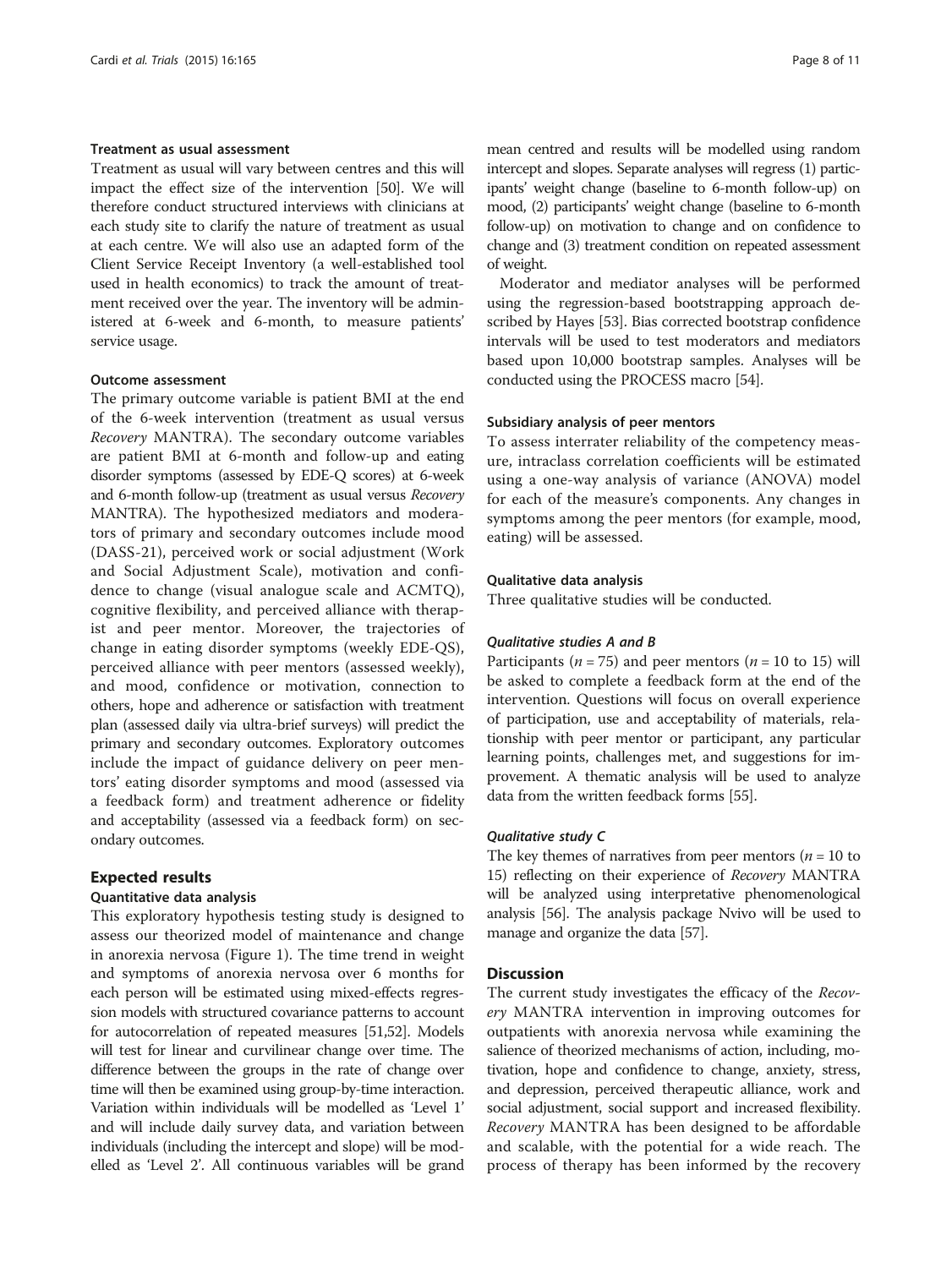<span id="page-8-0"></span>approach in that people with personal experience of eating disorders are recruited as peer mentors and 'vodcast' narratives from people who have recovered are used to describe strategies to implement change. We are using new technologies, such as computerized assessment and feedback, live text-chat support and prompts to change that are accessible by mobile phones.

Although there has recently been a proliferation of mobile applications designed to assist with behaviour change among those with eating-related difficulties, there has been inadequate discussion of the practical, ethical and conceptual considerations [[18](#page-9-0)] and a suggestion that extant eating disorder intervention applications minimally follow evidence-based principles for treatment and fail to capitalize on the unique features of mobiles, such as opportunities for repeated self-assessment [[58](#page-10-0)]. Thus, assessment of a theoretically grounded and novel mobiledelivered intervention such as Recovery MANTRA could make a significant contribution to the limited evidence base for the use of technology to support recovery from eating disorders.

#### Limitations and challenges

This will be a pragmatic trial and will examine the impact of the addition of the Recovery MANTRA intervention to treatment as usual in a variety of treatment settings. Although it might be difficult to capture the exact nature of treatment as usual in each centre, our strategy of randomization stratified by centre will minimize any bias that might be caused by site-related differences. A key advantage of the current design is that we can examine how feasible and acceptable this intervention is in standard treatment settings. Although we have previously used peer support in the context of interventions for carers [\[38\]](#page-9-0) and frequently employ such individuals in our inpatient setting to help with teaching and various aspects of the therapeutic environment, we have not yet employed recovered individuals exactly in the capacity as in the Recovery MANTRA intervention. We will thus examine whether this form of task-sharing is feasible. We will also pay close attention to the well-being of these individuals and use their feedback to inform this recovery approach strategy. Notably, our use of audio recordings from recovered individuals as therapeutic prompts maximizes the power of the recovery approach and self-determination theory. Following our pilot testing of these recovery narratives, we decided to anonymize the vodcasts by substituting the images of the narrators with secondary images. This strategy reduced the resources required to disseminate the materials, retaining their appeal due to authenticity while allowing them to be more generally distributed without privacy concerns. Finally, the technology platform that we are using (Ieso Digital Health) has been

successfully used to deliver cognitive behaviour therapy in the context of IAPT (Improving Access to Psychological Therapies) services in the UK [\[59\]](#page-10-0), but we are not aware of this type of approach being used for people with eating disorders as yet.

#### Trial status

The study started in November 2014. We are currently obtaining local research and development approvals from the participating sites. Data collection started in March 2015 at those sites that received local research and development approval.

#### Abbreviations

ACMTQ: The Autonomous and Controlled Motivations for Treatment Questionnaire; ANOVA: analysis of variance; APT: 'awareness, planning, try it'; BMI: body mass index; DASS-21: 21-item Depression Anxiety and Stress Scales; EDE-Q: Eating Disorder Examination Questionnaire; EDE-QS: Eating Disorder Examination Questionnaire - Short; IAPT: Improving Access to Psychological Therapies; MANTRA: Maudsley Model of Treatment for Adults with Anorexia Nervosa; SHARED: Self-Help and Recovery Guide for Eating Disorders.

#### Competing interests

The authors declare that they have no competing interests.

#### Authors' contributions

VC and SA are joint first authors and take primary responsibility for drafting this research report. The design of the trial protocol and development of intervention materials were spearheaded by JT, in collaboration with VC, SA, GT, and US. PM and RC developed the qualitative and quantitative data analytic plans. JP and SM assisted with the development and revision of study intervention materials. All authors assisted with manuscript revision and approved the final version of the manuscript for submission

#### Acknowledgements

This report presents independent research commissioned by the National Institute for Health Research under RfPB programme PB-PG-0712-28041: 'A study of the feasibility and effectiveness of the addition of Self-Help and Recovery guide for Eating Disorders (SHARED) to the treatment of anorexia nervosa'. The authors acknowledge financial support from the National Institute for Health Research Specialist Biomedical Research Centre for Mental Health award to the South London and Maudsley NHS Foundation Trust and the Institute of Psychiatry, King's College London. We are grateful to the mental health research network who will provide support with recruitment and assessment of cases. The views expressed in this publication are those of the authors and not necessarily those of the NHS, the National Institute for Health Research or the Department of Health. We are grateful to the recovered individuals who contributed to the vodcasts and to Scarlet Park and Elise Pacquette, who contributed illustrations for the workbook.

#### Author details

<sup>1</sup>King's College London, Institute of Psychiatry, Psychological Medicine Section of Eating Disorders, The Basement, P059, 103 Denmark Hill, London SE5 8AF, UK. <sup>2</sup>Department of Psychology, Dickinson College, P.O. Box 1773, Carlisle, PA 17013, USA. <sup>3</sup>Neuropsychiatric Research Institute, 700 First Ave South, Fargo, ND 58103, USA. <sup>4</sup>Department of Psychology, Carleton College, 1 N. College St., Northfield, MN 55057, USA.

# Received: 10 December 2014 Accepted: 1 April 2015 Published online: 16 April 2015

#### References

- 1. Bailey AP, Parker AG, Colautti LA, Hart LM, Liu P, Hetrick SE. Mapping the evidence for the prevention and treatment of eating disorders in young people. J Eat Disorder. 2014;2:5.
- 2. Fairburn CG, Patel V. The global dissemination of psychological treatments: a road map for research and practice. Am J Psychiat. 2014;171:495–8.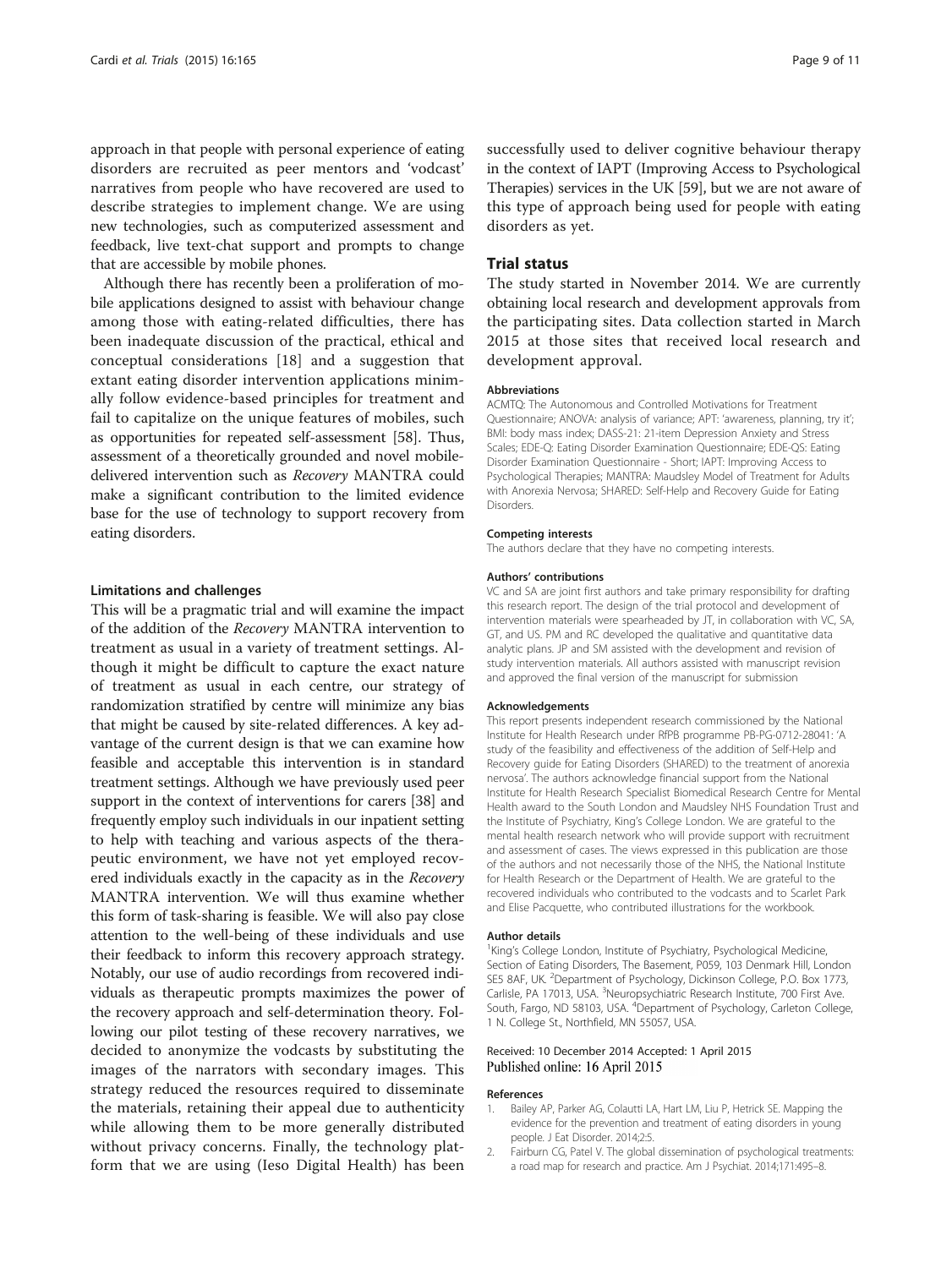- <span id="page-9-0"></span>3. Perkins SJ, Murphy R, Schmidt U, Williams C. Self-help and guided self-help for eating disorders. Cochrane Database Syst Rev. 2006;3, CD004191.
- 4. Hötzel K, von Brachel R, Schmidt U, Rieger E, Kosfelder J, Hechler T, et al. An internet-based program to enhance motivation to change in females with symptoms of an eating disorder: a randomized controlled trial. Psychol Med. 2014;44:1947–63.
- 5. Beintner I, Jacobi C, Schmidt U. Participation and outcome in manualized self-help for bulimia nervosa and binge eating disorder: a systematic review and metaregression analysis. Clin Psychol Rev. 2014;34:158–76.
- 6. Fichter M, Cebulla M, Quadflieg N, Naab S. Guided self-help for binge eating/purging anorexia nervosa before inpatient treatment. Psychother Res. 2008;18:594–603.
- 7. Fichter MM, Quadflieg N, Lindner S. Internet-based relapse prevention for anorexia nervosa: nine-month follow-up. J Eat Disorder. 2013;1:23.
- 8. Abraham C, Michie S. A taxonomy of behavior change techniques used in interventions. Health Psychol. 2008;27:379.
- 9. Schmidt U, Treasure J. Anorexia nervosa: valued and visible, a cognitiveinterpersonal maintenance model and its implications for research and practice. Brit J Clin Psychol. 2006;45:343–66.
- 10. Treasure J, Schmidt U. The cognitive-interpersonal maintenance model of anorexia nervosa revisited: a summary of the evidence for cognitive, socio-emotional and interpersonal predisposing and perpetuating factors. J Eat Disorder. 2013;1:13.
- 11. Treasure J, Stein D, Maguire S, Has the time come for a staging model to map the course of eating disorders from high risk to severe enduring illness? An examination of the evidence. Early Interv Psychiatry. 2014. doi:101111/eip12170.
- 12. Walsh BT. The enigmatic persistence of anorexia nervosa. Am J Psychiat. 2013;170:477–84.
- 13. Schmidt U, Oldershaw A, Jichi F, Sternheim L, Startup H, McIntosh V, et al. Out-patient psychological therapies for adults with anorexia nervosa: randomised controlled trial. Brit J Psychiat. 2012;201:392–9.
- 14. Schmidt U, Renwick B, Lose A, Kenyon M, Dejong H, Broadbent H, et al. The MOSAIC study - comparison of the Maudsley Model of Treatment for Adults with Anorexia Nervosa (MANTRA) with Specialist Supportive Clinical Management (SSCM) in outpatients with anorexia nervosa or eating disorder not otherwise specified, anorexia nervosa type: study protocol for a randomized controlled trial. Trials. 2013;14:160.
- 15. Deci EL, Eghrari H, Patrick BC, Leone DR. Facilitating internalization: the self-determination theory perspective. J Pers. 1994;62:119–42.
- 16. Adriaanse MA, Vinkers CD, De Ridder DT, Hox JJ, De Wit JB. Do implementation intentions help to eat a healthy diet? A systematic review and meta-analysis of the empirical evidence. Appetite. 2011;56:183–93.
- 17. Gollwitzer PM, Sheeran P, Trotschel R, Webb TL. Self-regulation of priming effects on behavior. Psychol Sci. 2011;22:901–7.
- 18. Ambwani S, Cardi V, Treasure J. Mobile self-help interventions for anorexia nervosa: conceptual, ethical, and methodological considerations for clinicians and researchers. Prof Psychol Res Pr. 2014;45:316.
- 19. van Ginneken N, Tharyan P, Lewin S, Rao GN, Meera SM, Pian J, et al. Non-specialist health worker interventions for the care of mental, neurological and substance-abuse disorders in low- and middle-income countries. Cochrane Database Syst Rev. 2013;11, CD009149.
- 20. Goddard E, Macdonald P, Sepulveda AR, Naumann U, Landau S, Schmidt U, et al. Cognitive interpersonal maintenance model of eating disorders: intervention for carers. Brit J Psychiat. 2011;199:225–31.
- 21. Sepulveda AR, Lopez C, Todd G, Whitaker W, Treasure J. An examination of the impact of 'the Maudsley eating disorder collaborative care skills workshops' on the well being of carers: a pilot study. Soc Psych Psych Epid. 2008;43:584–91.
- 22. National Institute of Mental Health in England. NIMHE Guiding Statement on Recovery. Leeds; 2005 [<http://studymore.org.uk/nimherec.pdf>]
- 23. Scottish Executive. Delivering for Mental Health. Edinburgh; 2006 [<http://www.scotland.gov.uk/resource/doc/157157/0042281.pdf>]
- 24. Leamy M, Bird V, Le Boutillier C, Williams J, Slade M. Conceptual framework for personal recovery in mental health: systematic review and narrative synthesis. Brit J Psychiat. 2011;199:445–52.
- 25. Smith-Merry J, Freeman R, Sturdy S. Implementing recovery: an analysis of the key technologies in Scotland. Int J Ment Health. 2011;5:1–12.
- 26. Ryan RM, Deci EL. Self-determination theory and the facilitation of intrinsic motivation, social development, and well-being. Am Psychol. 2000;55:68–78.
- 27. Carter JC, Kelly AC. Autonomous and controlled motivation for eating disorders treatment: baseline predictors and relationship to treatment outcome. Brit J Clin Psychol. 2015;54(1):76–90.
- 28. van der Kaap-Deeder J, Vansteenkiste M, Soenens B, Verstuyf J, Boone L, Smets J. Fostering self-endorsed motivation to change in patients with an eating disorder: the role of perceived autonomy support and psychological need satisfaction. Int J Eat Disorder. 2014;47:585–600.
- 29. Steele AL, Bergin J, Wade TD. Self-efficacy as a robust predictor of outcome in guided self-help treatment for broadly defined bulimia nervosa. Int J Eat Disorder. 2011;44:389–96.
- 30. Levine MP. Loneliness and eating disorders. J Psychol. 2012;146:243–57.
- 31. Treasure J, Corfield F, Cardi V. A three-phase model of the social emotional functioning in eating disorders. Eur Eat Disord Rev. 2012;20:431–8.
- 32. Cardi V, Clarke A, Treasure J. The use of guided self-help incorporating a mobile component in people with eating disorders: a pilot study. Eur Eat Disord Rev. 2013;21:315–22.
- 33. Cardi V, Kan C, Roncero M, Harrison A, Lounes N, Tchanturia K, et al. Mealtime support in anorexia nervosa: a within-subject comparison study of a novel vodcast intervention. Psychother Psychosom. 2012;81:54–5.
- 34. Treasure J, Macare C, Mentxaka IO, Harrison A. The use of a vodcast to support eating and reduce anxiety in people with eating disorder: a case series. Eur Eat Disord Rev. 2010;18:515–21.
- 35. Pitt V, Lowe D, Hill S, Prictor M, Hetrick SE, Ryan R, et al. Consumer-providers of care for adult clients of statutory mental health services. Cochrane Database Syst Rev. 2013;3, CD004807.
- 36. Perez M, Kroon Van Diest A, Cutts S. Preliminary examination of a mentor-based program for eating disorders. J Eat Disorder. 2014;2:24–35.
- 37. Padmanathan P, De Silva MJ. The acceptability and feasibility of task-sharing for mental healthcare in low and middle income countries: a systematic review. Soc Sci Med. 2013;97:82–6.
- 38. Macdonald P, Hibbs R, Rhind C, Harrison A, Goddard E, Raenker S, et al. Disseminating skills to carers of people with eating disorders: an examination of treatment fidelity in lay and professional carer coaches. Health Psychol Behav Med. 2014;2:555–64.
- 39. Blackburn IM, James IA, Milne DL, Baker C, Standart S, Garland A, et al. The Revised Cognitive Therapy Scale (CTS-R): psychometric properties. Behav Cogn Psychoth. 2001;29:431–46.
- 40. Fairburn CG, Bèglin SJ. Assessment of eating disorders: interview or selfreport questionnaire? Int J Eat Disorder. 1994;16:363–70.
- 41. Luce KH, Crowther JH. The reliability of the Eating Disorder Examination-Self-Report Questionnaire Version (EDE-Q). Int J Eat Disord. 1999;25:349–51.
- 42. Mond JM, Hay PJ, Rodgers B, Owen C, Beumont RJV. Validity of the Eating Disorder Examination Questionnaire (EDE-Q) in screening for eating disorders in community samples. Behav Res Ther. 2004;42:551–67.
- 43. Henry JD, Crawford JR. The short form version of the Depression Anxiety Stress Scales (DASS-21): construct validity and normative data in a large non clinical sample. Brit J Clin Psychol. 2005;44:227–39.
- 44. Antony MM, Bieling PJ, Cox BJ, Enns MW, Swinson RP. Psychometric properties of the 42-item and 21-item versions of the Depression Anxiety Stress Scales in clinical groups and a community sample. Psychol Assess. 1998;10:176–81.
- 45. Mundt JC, Marks IM, Shear MK, Greist JH. The work and social adjustment scale: a simple measure of impairment in functioning. Brit J Psychiat. 2002;180:461–4.
- 46. Zuroff DC, Koestner R, Moskowitz DS, McBride C, Marshall M, Bagby MR. Autonomous motivation for therapy: a new common factor in brief treatments for depression. Psychother Res. 2007;17:137–47.
- 47. Mansour S, Bruce KR, Steiger H, Zuroff DC, Horowitz S, Anestin AS, et al. Autonomous motivation: a predictor of treatment outcome in bulimiaspectrum eating disorders. Euro Eat Disord Rev. 2012;20:e116–22.
- 48. Kahneman D, Krueger AB, Schkade DA, Schwarz N, Stone AA. A survey method for characterizing daily life experience: the day reconstruction method. Science. 2004;306:1776–80.
- 49. Dockray S, Grant N, Stone AA, Kahneman D, Wardle J, Steptoe A. A comparison of affect ratings obtained with ecological momentary assessment and the day reconstruction method. Soc Indic Res. 2010;99:269–83.
- 50. Ayling K, Brierley S, Johnson B, Heller S, Eiser C. How standard is standard care? Exploring control group outcomes in behaviour change interventions for young people with type 1 diabetes. Psychol Health. 2015;30(1):85–103.
- 51. Hedeker D, Gibbons RD. Longitudinal data analysis. New Jersey: John Wiley & Sons; 2006.
- 52. Raudenbush SW, Bryk AS. Hierarchical linear models: applications and data analysis methods. Thousand Oaks: Sage Publications; 2002.